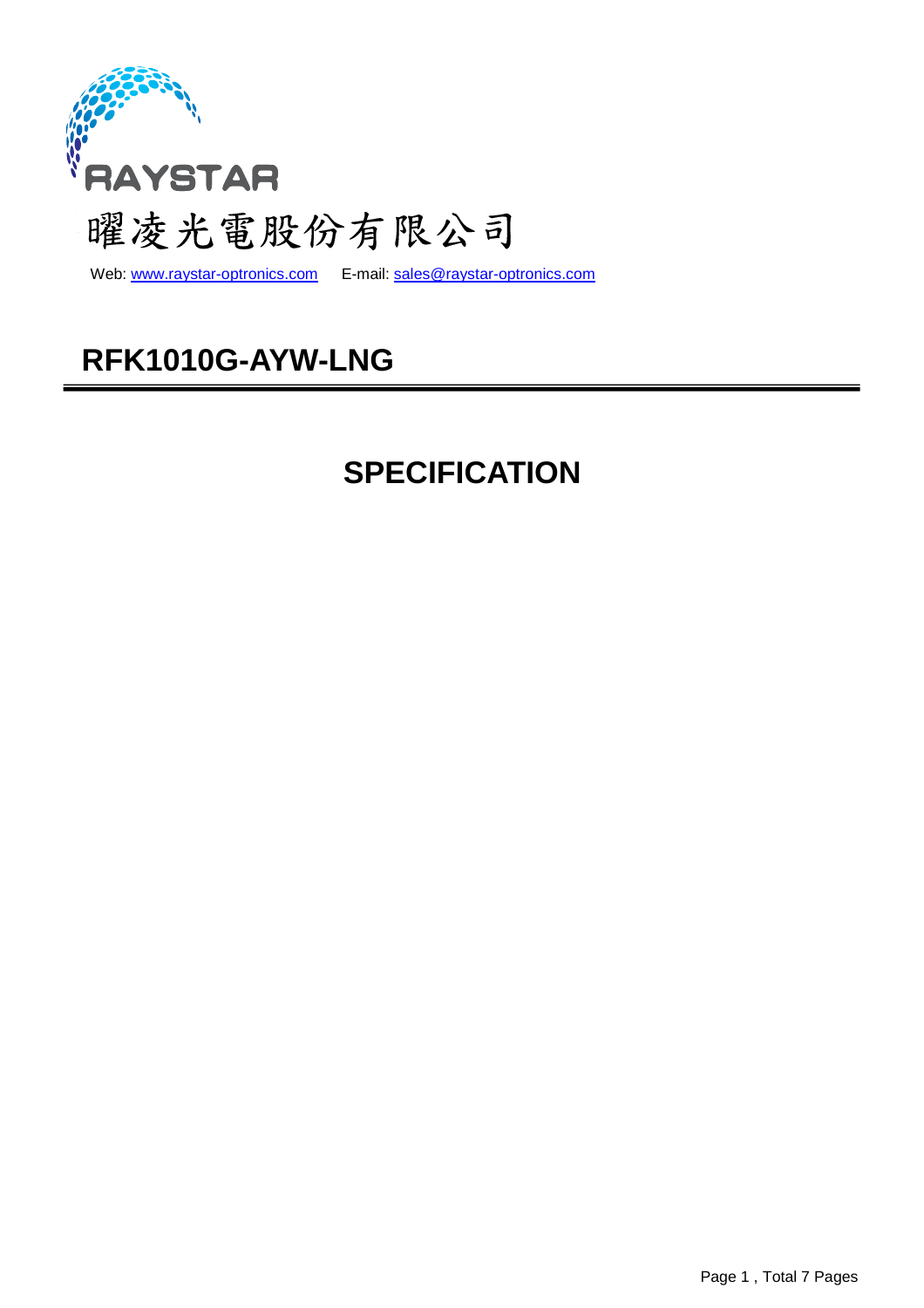

## **General Specifications**

- Screen Diagonal: 10.1 inch
- Number of Pixels: 1280 x 3(RGB) x 800 dots
- Module dimension:  $257.96 \times 168.6 \times 5.575$  mm
- Active area:  $216.96$  (H) x  $135.6$  (V) mm
- Pixel pitch:  $0.1695 \times 0.1695$  mm
- **Display Mode: Normally Black**
- Pixel Arrangement: R.G.B. Vertical Stripe
- Backlight Type: LED, Normally White
- Aspect Ratio:16:9
- PCAP FW Version: 50
- Electrical Interface (Logic): LVDS
- Touch Screen: Projected Capacitive Touchscreen, PCAP
- Surface: Glare

\*Color tone slight changed by temperature and driving voltage.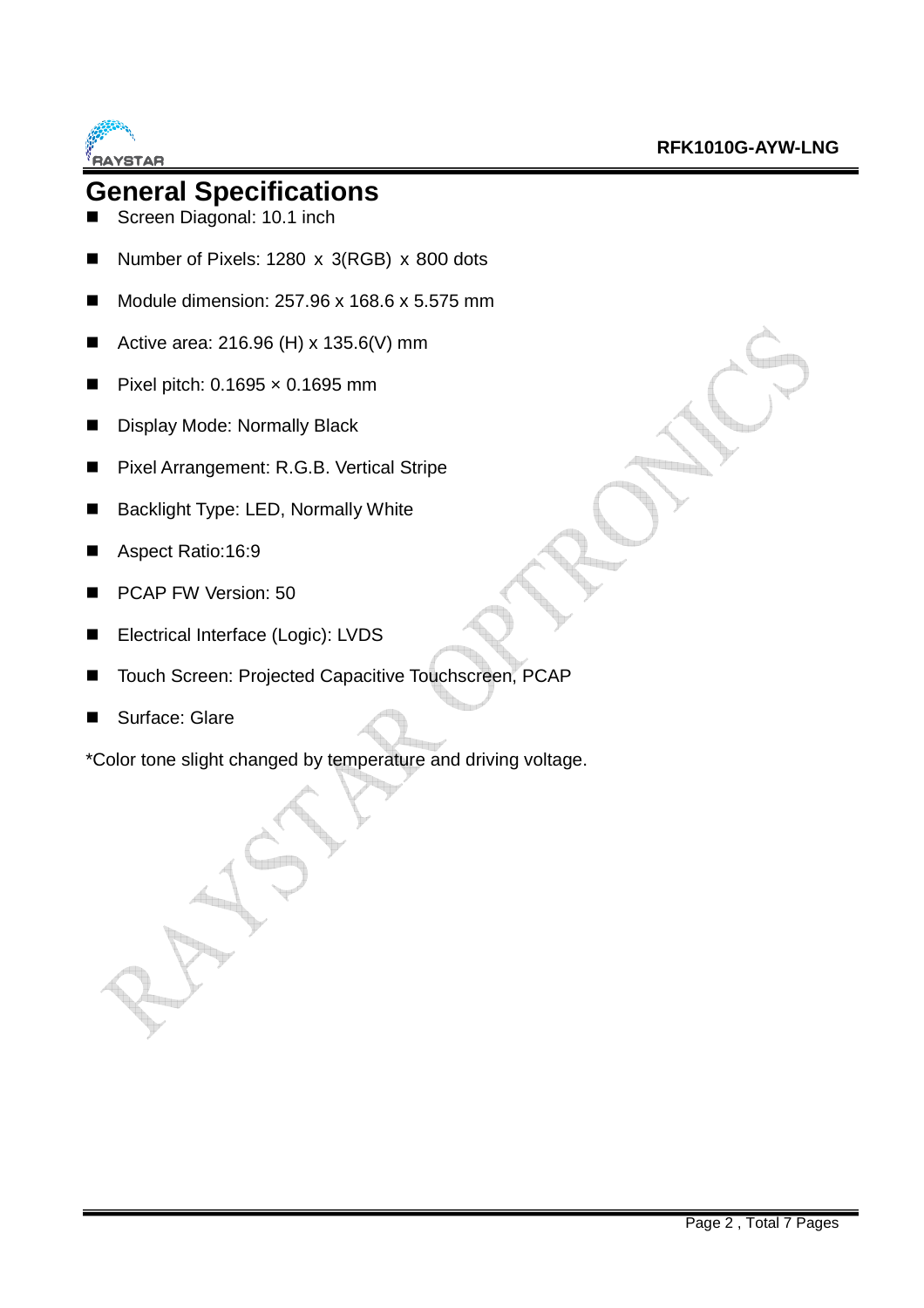

## **Interface**

#### **1.Interface Connector**

A 40pin connector is used for the module electronics interface. The recommended model is F62240-H1210B manufactured by Vigorconn.

| Pin No.        | <b>Symbol</b> | I/O                      | <b>Function</b>                |  |  |
|----------------|---------------|--------------------------|--------------------------------|--|--|
| 1              | <b>VCOM</b>   | P                        | Common Voltage                 |  |  |
| $\overline{2}$ | <b>VDD</b>    | P                        | Power Supply                   |  |  |
| 3              | <b>VDD</b>    | P                        | Power Supply                   |  |  |
| 4              | <b>NC</b>     | $\blacksquare$           | No connection                  |  |  |
| 5              | <b>NC</b>     | ÷,                       | No connection                  |  |  |
| 6              | <b>NC</b>     | $\blacksquare$           | No connection                  |  |  |
| $\overline{7}$ | <b>GND</b>    | P                        | Ground                         |  |  |
| 8              | Rxin0-        |                          | -LVDS Differential Data Input  |  |  |
| 9              | Rxin0+        | ı                        | +LVDS Differential Data Input  |  |  |
| 10             | <b>GND</b>    | P                        | Ground                         |  |  |
| 11             | Rxin1-        | I                        | -LVDS Differential Data Input  |  |  |
| 12             | $Rxin1+$      | I                        | +LVDS Differential Data Input  |  |  |
| 13             | <b>GND</b>    | P                        | Ground                         |  |  |
| 14             | Rxin2-        | T                        | -LVDS Differential Data Input  |  |  |
| 15             | $Rxin2+$      | I                        | +LVDS Differential Data Input  |  |  |
| 16             | <b>GND</b>    | P                        | Ground                         |  |  |
| 17             | RxCLK-        | T                        | -LVDS Differential Clock Input |  |  |
| 18             | RxCLK+        |                          | +LVDS Differential Clock Input |  |  |
| 19             | <b>GND</b>    | $\mathsf P$              | Ground                         |  |  |
| 20             | Rxin3-        |                          | -LVDS Differential Data Input  |  |  |
| 21             | $Rxin3+$      |                          | +LVDS Differential Data Input  |  |  |
| 22             | <b>GND</b>    | P                        | Ground                         |  |  |
| 23             | <b>NC</b>     | ۰                        | No connection                  |  |  |
| 24             | <b>NC</b>     |                          | No connection                  |  |  |
| 25             | <b>GND</b>    | P                        | Ground                         |  |  |
| 26             | <b>NC</b>     | ÷,                       | No connection                  |  |  |
| 27             | <b>NC</b>     | $\overline{\phantom{0}}$ | No connection                  |  |  |
| 28             | <b>NC</b>     |                          | No connection                  |  |  |
| 29             | <b>AVDD</b>   | P                        | Power for Analog Circuit       |  |  |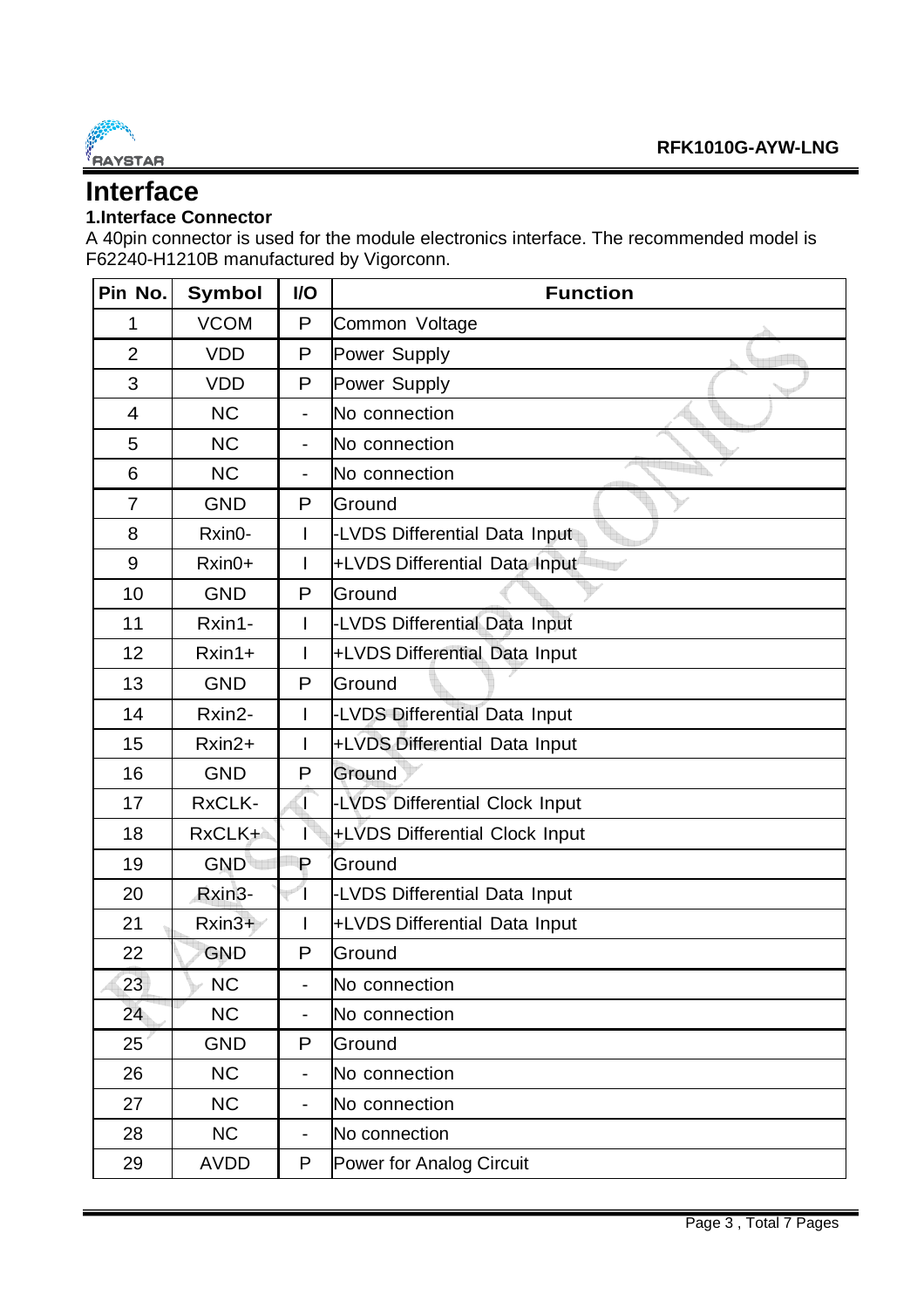

#### **RFK1010G-AYW-LNG**

| 5519155 |                                                                                                       |                |                   |
|---------|-------------------------------------------------------------------------------------------------------|----------------|-------------------|
| 30      | <b>GND</b>                                                                                            | P              | Ground            |
| 31      | LED-                                                                                                  | P              | <b>ED Cathode</b> |
| 32      | LED-                                                                                                  | P              | <b>ED Cathode</b> |
| 33      | <b>NC</b>                                                                                             | ۰              | No connection     |
| 34      | <b>NC</b>                                                                                             | $\blacksquare$ | No connection     |
| 35      | <b>VGL</b>                                                                                            | P              | Gate OFF Voltage  |
| 36      | <b>NC</b>                                                                                             | $\blacksquare$ | No connection     |
| 37      | <b>NC</b>                                                                                             | -              | No connection     |
| 38      | <b>VGH</b>                                                                                            | P              | Gate ON Voltage   |
| 39      | LED+                                                                                                  | P              | <b>ED Anode</b>   |
| 40      | LED+                                                                                                  | P              | <b>ED Anode</b>   |
|         | $\mathsf{L}$ is set $\mathsf{L}$ and $\mathsf{L}$ $\mathsf{L}$ $\mathsf{L}$ $\mathsf{L}$ $\mathsf{L}$ |                |                   |

I: input, O: output, P: Power

### **2. PCAP PIN Definition**

| Pin | <b>Symbol</b> | <b>Function</b>                |
|-----|---------------|--------------------------------|
|     | <b>SDA</b>    | I2C data input and output      |
|     | <b>SCL</b>    | I2C clock input                |
| 2   | /RST          | External Reset, Low is active  |
|     | /INT          | External interrupt to the host |
|     | VDDT          | Power Supply: +3.3V            |
|     | <b>VSS</b>    | Ground for analog circuit      |

 $L_{\rm H}$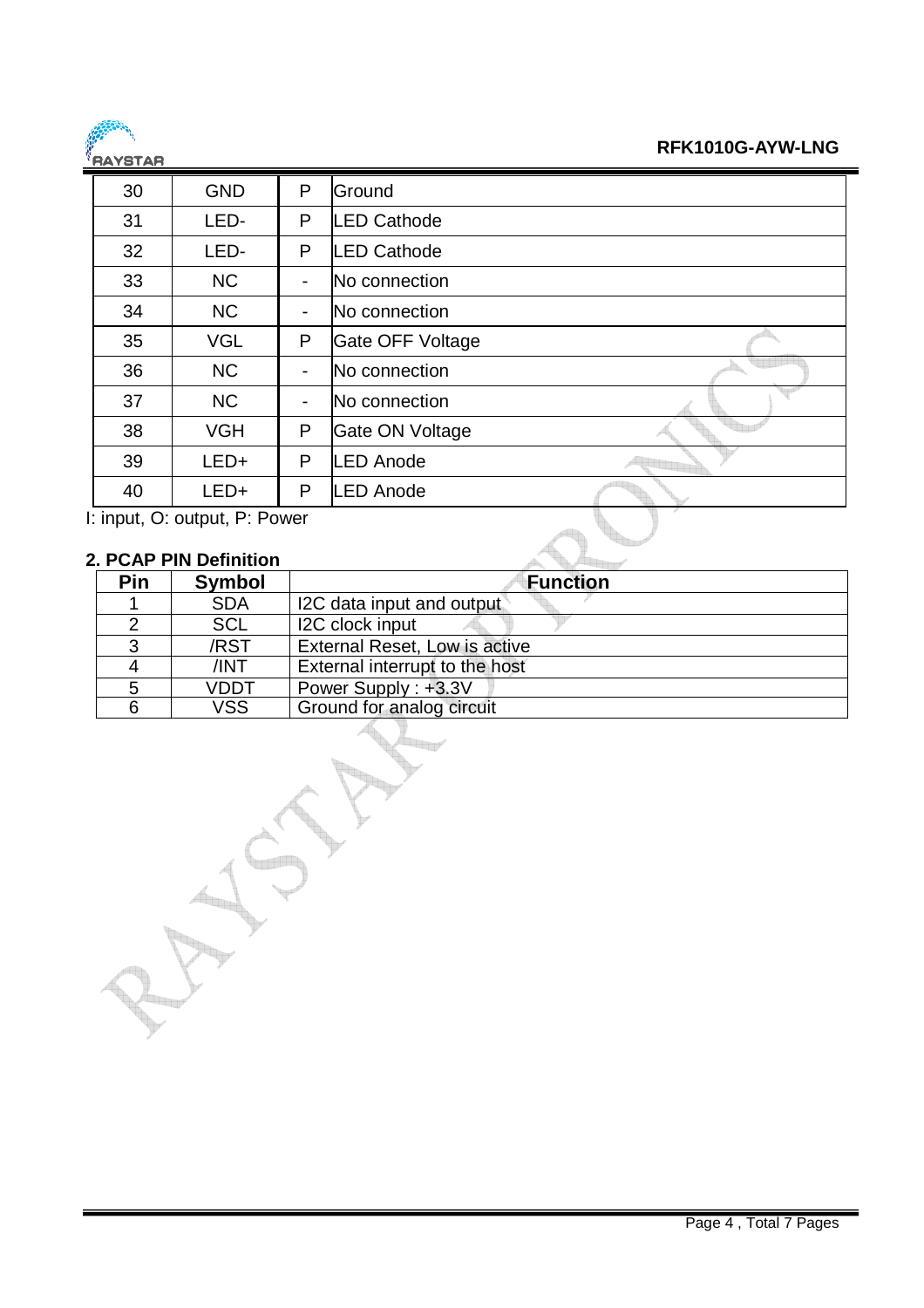

#### **RFK1010G-AYW-LNG**

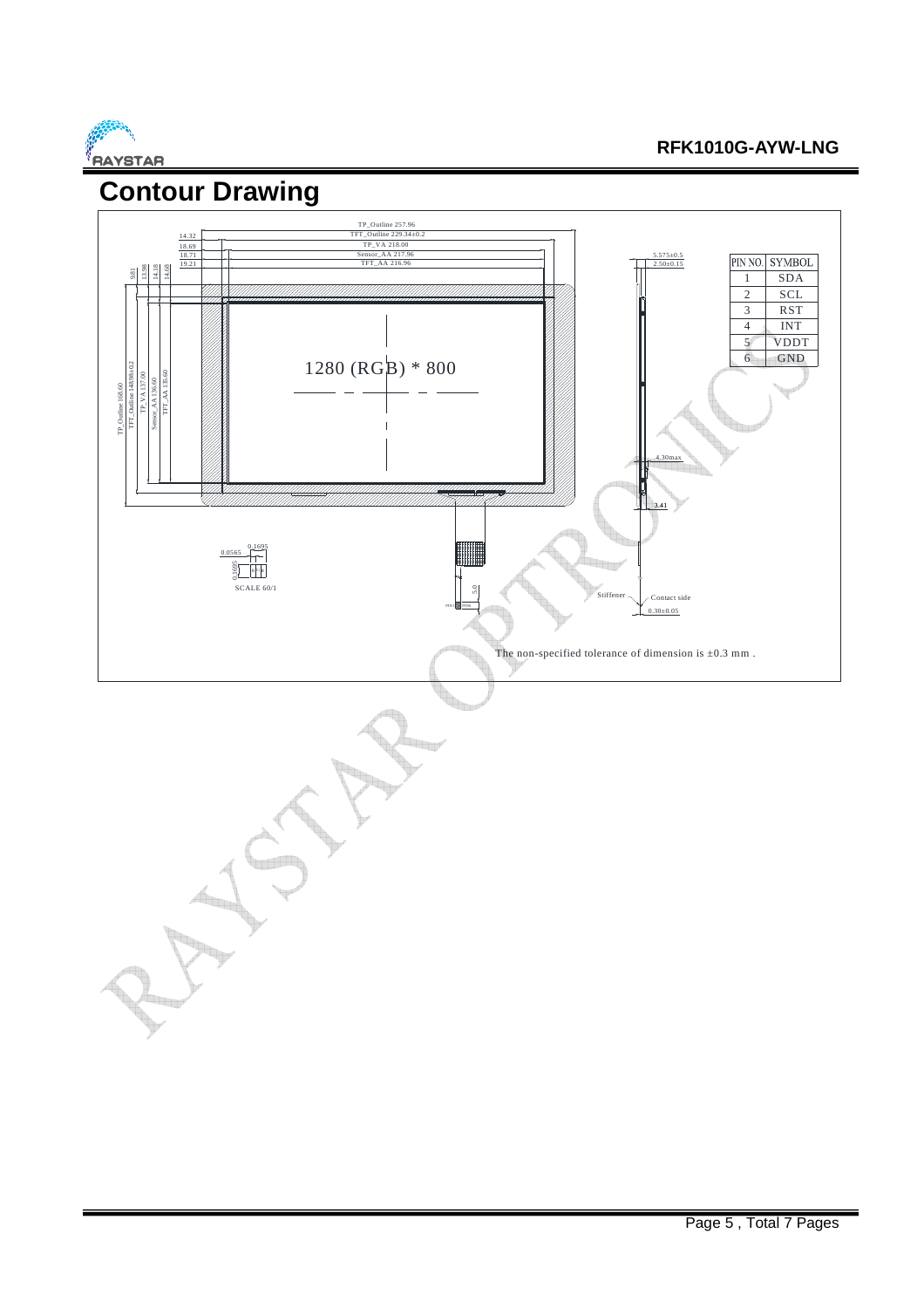

#### **RFK1010G-AYW-LNG**